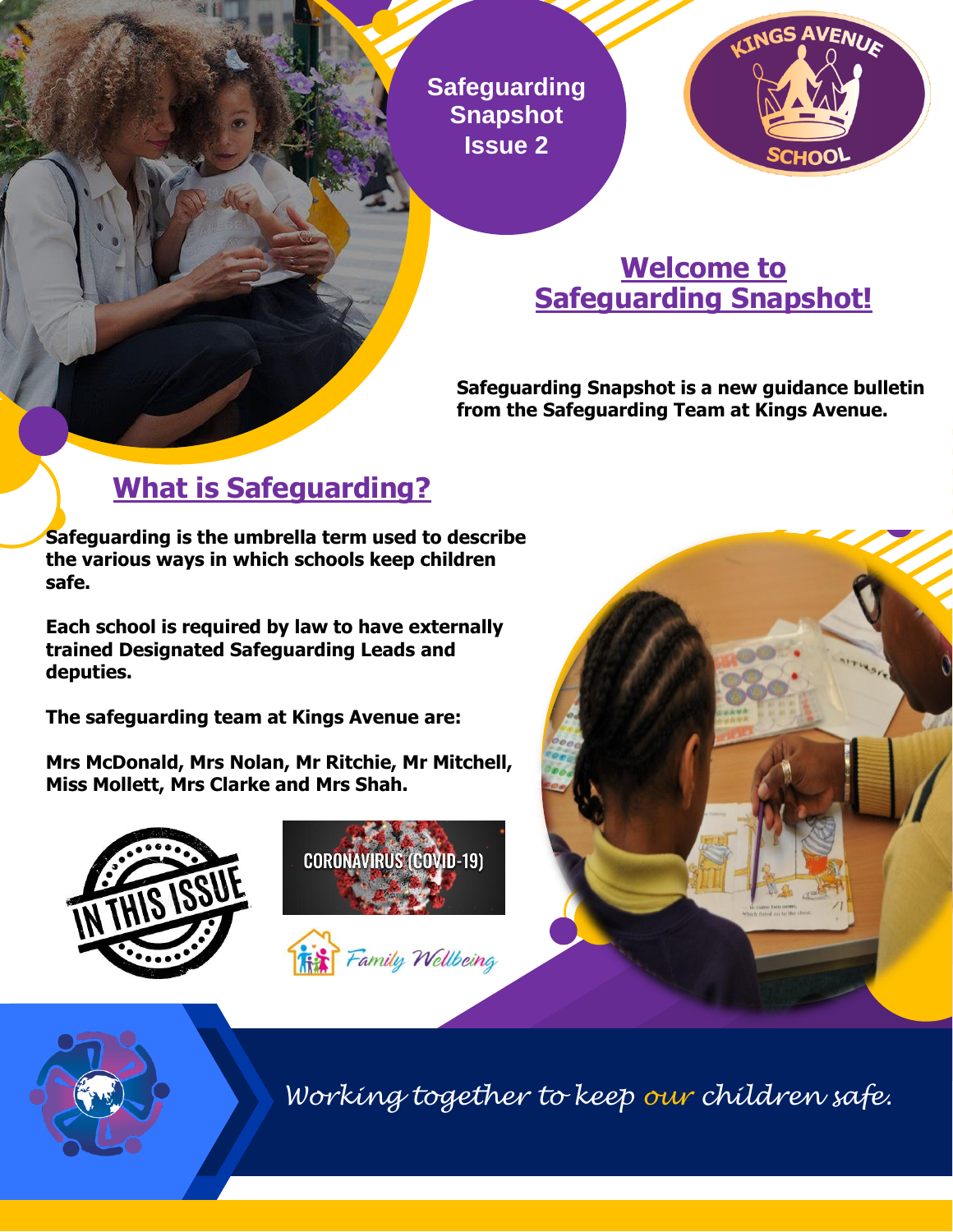

### **Coronavirus, mental health and wellbeing**

Coronavirus has changed lots of things about family life. And we know that some parents and carers might be worried about how to manage stress and changes to their daily routines. It's important to remember that everyone copes with change and stress in different ways. We've got some hints and tips you might find helpful.

#### **Taking care of your mental health during lockdown**

Being a parent can be challenging in everyday situations. Now, more than ever, taking care of your mental health is important. Staying at home more or having to work during a difficult situation can put different pressures on everyone. And if you're struggling, it's okay to reach out for support from friends, families and organisations that are here to help.

Changes to our mental health can sometimes affect children and their wellbeing. They may pick up on your anxiety or low mood. This doesn't mean you should hide or minimise your feelings. You can try to explain them using phrases like, "It's ok to get big feelings, everyone gets big feelings but it's still the grown up's job to look after the children" or "If grown-up's get big feelings it's not your fault - we can ask other grown-ups for help with our feelings."

When things are different to what we're used to and everyone is going through a big change, it's important to give children reassurance and support. Looking after your own mental health is vital to their wellbeing so don't be afraid to try new things together or feel worried about doing something for yourself to take care of your own wellbeing.

You can also reach out to us, the Safeguarding Team, and we'll do our best to support you.

**[office@kingsavenue.lambeth.sch.uk](mailto:office@kingsavenue.lambeth.sch.uk)**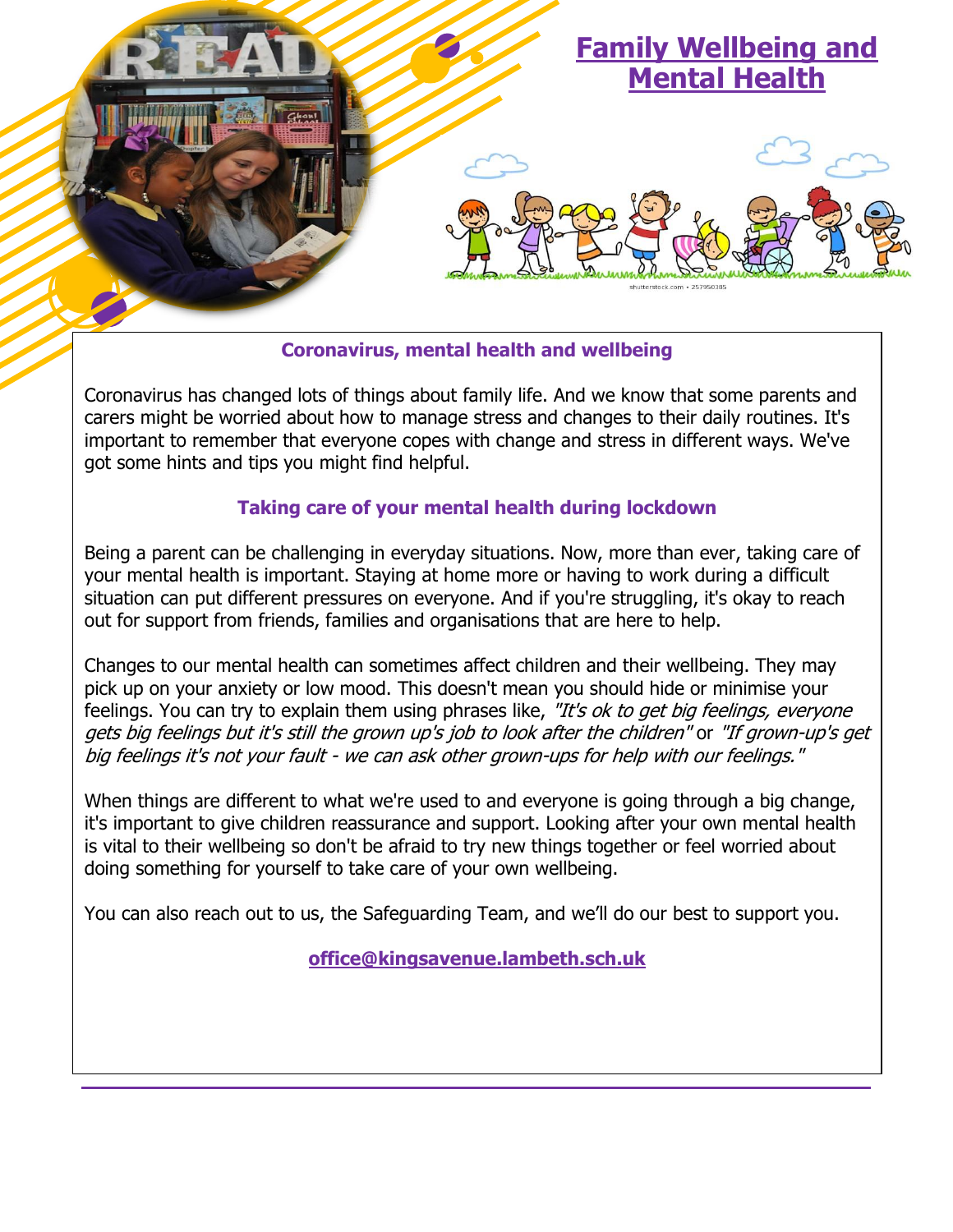## **Family wellbeing during COVID-19**

Below are a selection of resources to help families with income support (money, debt), essentials (food, healthy eating, and housing) and staying healthy. Also, there are local and online resources for mental health, relationships, confidential life advice and much more for your family's health and wellbeing.

Please access services via telephone or online first due to COVID-19 as opening times may be subject to change.